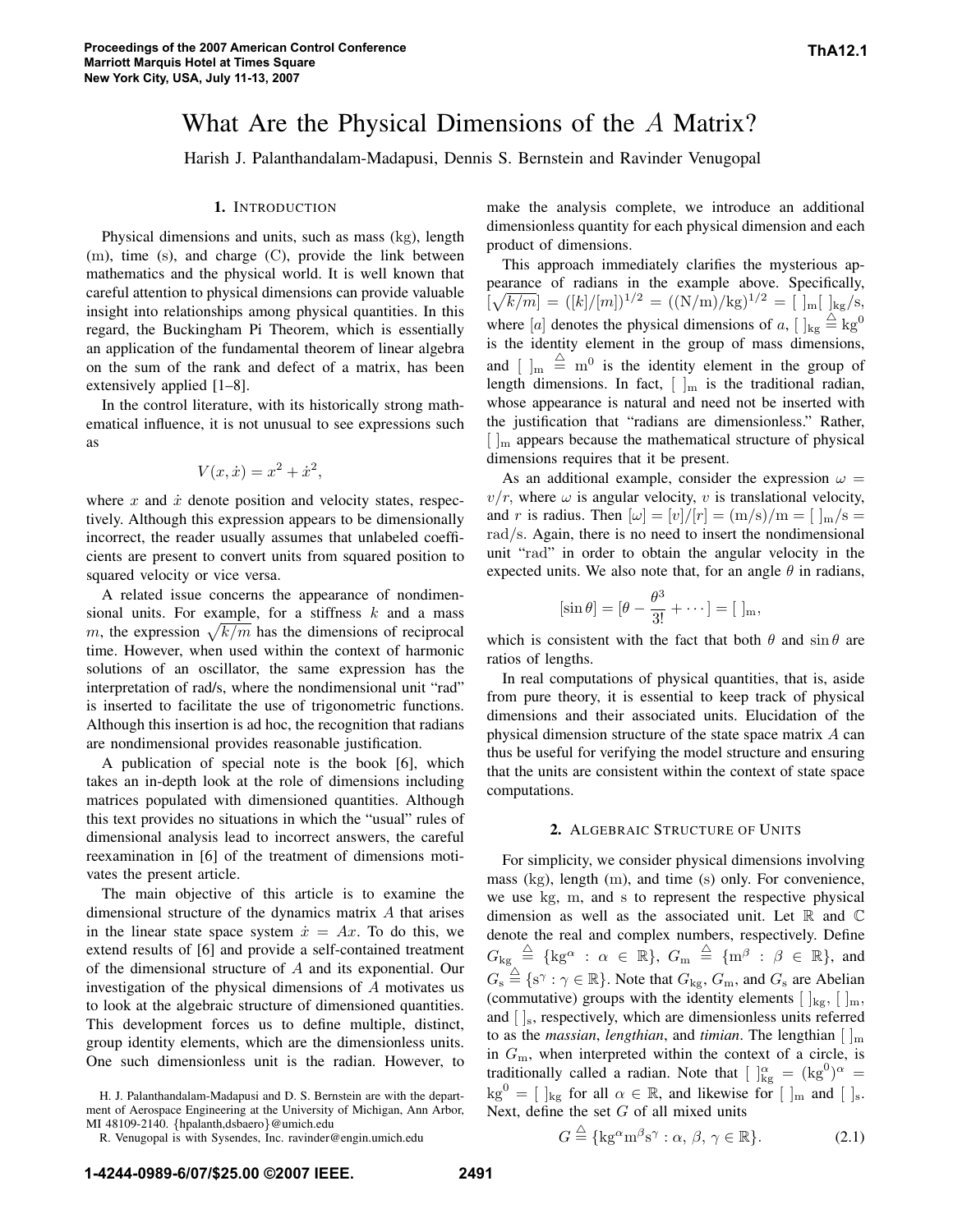Since, for all  $\alpha, \beta, \gamma \in \mathbb{R}$ ,  $\text{kg}^{\alpha} \text{m}^{\beta} \text{s}^{\gamma} = \text{kg}^{\alpha} \text{s}^{\gamma} \text{m}^{\beta}$  $m^{\beta}$ kg<sup> $\alpha$ </sup>s<sup> $\gamma$ </sup> =  $m^{\beta}$ s $\gamma$ kg $\alpha$ <sup>'</sup> = s<sup> $\gamma$ </sup>m $\beta$ kg $\alpha$ <sup>'</sup> = s $\gamma$ kg $\alpha$ m $\beta$ , we have the following result.

**Fact 2.1.** G is an Abelian group with the identity element  $\lfloor \, \frac{\log}{\log} \rfloor$   $\lfloor \, \frac{\log}{\log \log n} \rfloor$ 

The four products of the identity elements are represented by  $[ \;]_{\text{kg,m}} \stackrel{\triangle}{=} [ \;]_{\text{kg}} [\;]_{\text{m}}, \; [ \;]_{\text{kg,s}} \stackrel{\triangle}{=} [ \;]_{\text{kg}} [\;]_{\text{s}}, \; [ \;]_{\text{m,s}} \stackrel{\triangle}{=} [ \;]_{\text{m}} [\;]_{\text{s}}, \text{and}$  $[ ]_{\text{kg,m,s}} \stackrel{\triangle}{=} [ ]_{\text{kg}} [ ]_{\text{m}} [ ]_{\text{s}}$ , of which only the last is an element of G. Note that the dimensionless Reynolds number in fluid dynamics defined by  $\vartriangle$   $v_s L$ 

$$
\mathrm{Re}\stackrel{\triangle}{=}\frac{^{^{U}S^{\mathbf{L}}}}{\nu},
$$

where  $v<sub>s</sub>$  is the mean fluid velocity, L is the characteristic length of the flow, and  $\nu$  is the kinematic fluid viscosity, has the units

$$
[\text{Re}] = [\ ]_{\text{kg,m,s}}.
$$

Similarly the dimensionless Froude number in fluid mechanics defined by  $v_s$ 

$$
\text{Fr} \stackrel{\triangle}{=} \frac{v_s}{Lg},
$$

where  $q$  is acceleration due to gravity, has the units

$$
[\mathrm{Fr}] = [\ ]_{\mathrm{m},\mathrm{s}}.
$$

Table I classifies several dimensionless quantities based on their units.

The set D of *dimensioned scalars* consists of elements of the form  $\alpha$ kg<sup> $\alpha$ </sup>m $\beta$ s<sup> $\gamma$ </sup>, where  $\alpha \in \mathbb{C}$  and  $\alpha$ ,  $\beta$ ,  $\gamma \in \mathbb{R}$ . We define the units operator [ ] as

$$
[a\mathrm{kg}^{\alpha}\mathrm{m}^{\beta}\mathrm{s}^{\gamma}] \stackrel{\triangle}{=} \mathrm{kg}^{\alpha}\mathrm{m}^{\beta}\mathrm{s}^{\gamma}.
$$

Note that  $[0 \text{ kg}^{\alpha} \text{m}^{\beta} \text{s}^{\gamma}] \stackrel{\triangle}{=}$  kg<sup> $\alpha$ </sup>m<sup> $\beta$ </sup>s<sup> $\gamma$ </sup>. Let  $a_1$ kg $\alpha_1$ m $\beta_1$ s $\gamma_1$ and  $a_2$   $kg^{\alpha_2}$   $m^{\beta_2}$  s<sup> $\gamma_2$ </sup> be dimensioned scalars. Then the product of two dimensioned scalars always exists and is defined to be  $a_1 \text{kg}^{\alpha_1} \text{m}^{\beta_1} \text{s}^{\gamma_1} a_2 \text{kg}^{\alpha_2} \text{m}^{\beta_2} \text{s}^{\gamma_2} =$  $a_1 a_2$ kg<sup> $\alpha_1 + \alpha_2$ </sup>m $\beta_1 + \beta_2$ s $\gamma_1 + \gamma_2$ . However, the sum  $a_1$ kg<sup> $\alpha_1$ </sup>m $\beta_1$ s<sup> $\gamma_1$ </sup> +  $a_2$ kg<sup> $\alpha_2$ </sup>m $\beta_2$ s<sup> $\gamma_2$ </sup> is defined only if  $\alpha_1 = \alpha_2$ ,  $\beta_1 = \beta_2$ , and  $\gamma_1 = \gamma_2$ , in which case  $a_1$ kg<sup> $\alpha_1$ </sup>m<sup> $\beta_1$ </sup>s<sup> $\gamma_1$ </sup> +  $a_2$ kg<sup> $\alpha_2$ </sup>m<sup> $\beta_2$ </sup>s<sup> $\gamma_2$ </sup> =  $(a_1 + a_2)$ kg<sup> $\alpha_1$ </sup>m<sup> $\beta_1$ </sup>s $\gamma_1$ . Furthermore, although quantities such as  $akg^{\alpha} \in \mathbb{C} \times G_{kg}$ and  $bs^{\gamma} \in \mathbb{C} \times G_s$  are not elements of  $\mathcal{D}$ , we assume that all operations occur after these quantities are embedded in the appropriate group containing all the common units. For example,  $(a\text{kg}^{\alpha})(b\text{s}^{\gamma}) \stackrel{\triangle}{=} (a\text{kg}^{\alpha}[\;]_s)(b\text{s}^{\gamma}[\;]_{\text{kg}}) = ab\text{kg}^{\alpha}\text{s}^{\gamma}.$ 

*Dimensioned vectors* and *dimensioned matrices* are denoted by  $\mathcal{D}^n$  and  $\mathcal{D}^{n \times m}$ , respectively, all of whose entries are dimensioned scalars. Let  $P \in \mathcal{D}^{n \times m}$  and define

$$
[P] \triangleq \left[\begin{array}{ccc} [P_{1,1}] & \cdots & [P_{1,m}] \\ \vdots & \ddots & \vdots \\ [P_{n,1}] & \cdots & [P_{n,m}] \end{array}\right] \in G^{n \times m}, (2.2)
$$

where  $P_{i,j}$  is the  $(i, j)$  entry of P and  $G^{n \times m}$  denotes the set of  $n \times m$  matrices with entries in G. Note that  $[P^T] = [P]^T$ . If  $P \in \mathcal{D}^{n \times m}$  and  $Q \in \mathcal{D}^{m \times p}$ , then PQ *exists* if all addition operations required to form the product are defined.

**Fact 2.2.** Let  $P \in \mathcal{D}^{n \times m}$  and  $Q \in \mathcal{D}^{m \times p}$ . Then  $PQ$ exists if and only if, for all  $i = 1, \ldots, n$  and  $j = 1, \ldots, p$ ,

$$
[P_{i,1}][Q_{1,j}] = [P_{i,2}][Q_{2,j}] = \cdots = [P_{i,n}][Q_{n,j}].
$$
 (2.3)

Furthermore, if PQ exists, then

$$
[PQ] = [P][Q]. \tag{2.4}
$$

**Fact 2.3.** Let  $P \in \mathcal{D}^{n \times n}$ . If  $P^2$  exists, then

$$
[P_{1,1}] = [P_{2,2}] = \dots = [P_{n,n}]. \tag{2.5}
$$

**Proof.** Since  $P^2$  exists, it follows that, for all  $i, j =$  $1,\ldots,n$ ,

$$
[(P2)i,i] = [Pi,1][P1,i] = [Pi,2][P2,i] = \cdots = [Pi,n][Pn,i].
$$

Now, let  $i, j \in \{1, ..., n\}$ . Then  $[P_{i,i}][P_{i,i}] = [P_{i,j}][P_{j,i}] =$  $[P_{j,i}][P_{i,j}] = [P_{j,j}][P_{j,j}]$ . Hence  $[P_{i,i}] = [P_{j,j}]$ .  $\Box$ 

| <b>Dimensionless</b>         | Name      | Examples                             |
|------------------------------|-----------|--------------------------------------|
| Unit                         |           |                                      |
| $\lfloor \ \rfloor_{\rm kg}$ | massian   | air-fuel ratio                       |
|                              |           | stoichiometric mass ratio            |
| $\rm{Im}$                    | lengthian | radian                               |
|                              |           | strain                               |
|                              |           | Poisson's ratio                      |
|                              |           | Fresnel number                       |
|                              |           | aspect ratio                         |
| $\lfloor \cdot \rfloor$ s    | timian    | Courant-Friedrichs-Lewy (CFL) number |
|                              |           | Damkohler numbers                    |
| $\lfloor \int_{\log,m}$      | densian   | density ratio                        |
|                              |           | moment-of-inertia ratio              |
| $\lfloor \int_{\log,s}$      | flowian   | mass-flow ratio                      |
|                              |           | stiffness ratio                      |
| m,s                          | velocian  | Froude number                        |
|                              |           | Fourier number                       |
|                              |           | Mach number                          |
|                              |           | Stokes number                        |
| $\vert$ kg, m, s             | forcian   | Reynolds number                      |
|                              |           | Weber number                         |
|                              |           | coefficient of friction              |
|                              |           | lift coefficient                     |
|                              |           | drag coefficient                     |

TABLE I

CLASSIFICATION OF DIMENSIONLESS UNITS AND EXAMPLES.

**Fact 2.4.** Let  $P \in \mathcal{D}^{n \times n}$ . If  $P^2$  exists, then, for all positive integers k,  $P^k$  exists and  $[P^k] = [P]^k$ . Furthermore, for all  $i = 1, \ldots, n$  and for all positive integers k,

$$
[P^k] = [(P_{i,i})^{k-1}][P].
$$
\n(2.6)

**Proof.** Since, for all  $i, j = 1, \ldots, n$ ,

$$
[(P2)i,j] = [Pi,1][P1,j] = [Pi,2][P2,j] = \cdots = [Pi,n][Pn,j],
$$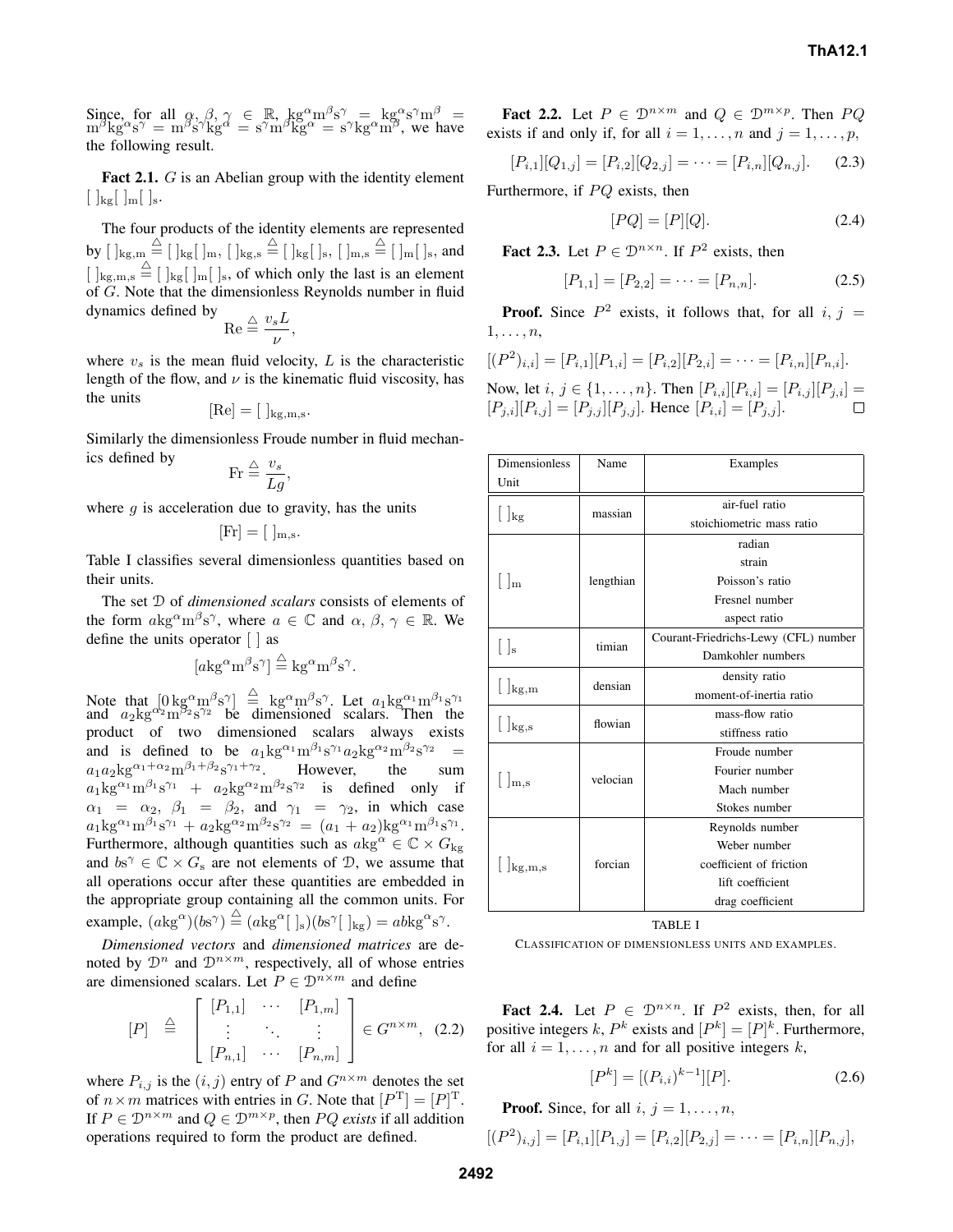it follows that

$$
[(P2)i,j] = [Pi,i][Pi,j].
$$

Hence  $[P^2] = [P_{i,i}][P]$ . Induction yields (2.6).  $\Box$ 

**Fact 2.5.** Let  $P \in \mathbb{D}^{n \times n}$ . Then  $P^2$  exists if and only if there exist  $z_1, z_2 \in G^n$  such that  $z_2^T z_1$  exists and

$$
[P] = z_1 z_2^{\rm T}.
$$
 (2.7)

**Proof.** Sufficiency is immediate. To prove necessity, define

$$
z_1 \stackrel{\triangle}{=} \begin{bmatrix} [P_{1,1}] \\ [P_{2,1}] \\ \vdots \\ [P_{n,1}] \end{bmatrix}, \quad z_2 \stackrel{\triangle}{=} \begin{bmatrix} [P_{1,1}]/[P_{1,1}] \\ [P_{1,2}]/[P_{1,1}] \\ \vdots \\ [P_{1,n}]/[P_{1,1}] \end{bmatrix}.
$$

Since  $P^2$  exists it follows that  $[(P^2)_{1,1}]/[P_{1,1}] = z_2^T z_1$ exists. Furthermore, let  $k \in \{1, ..., n\}$  and define  $z_3 \in G^n$ by

$$
z_3 \stackrel{\triangle}{=} \left[ \begin{array}{cc} [P_{1,k}] & [P_{2,k}] & \cdots & [P_{n,k}] \end{array} \right]^{\mathrm{T}}.
$$

Then,  $z_2^T z_3$  exists and thus the rows of  $[P]$  are dimensioned scalar multiples of each other. Hence

$$
[P] = \begin{bmatrix} [P_{1,1}] & [P_{1,2}] & \cdots & [P_{1,n}] \\ [P_{2,1}] & [P_{1,2}][P_{2,1}]/[P_{1,1}] & \cdots & [P_{1,n}][P_{2,1}]/[P_{1,1}] \\ \vdots & \vdots & \ddots & \vdots \\ [P_{n,1}] & [P_{1,2}][P_{n,1}]/[P_{1,1}] & \cdots & [P_{1,n}][P_{n,1}]/[P_{1,1}] \\ = z_1 z_2^{\mathrm{T}}. & \square \end{bmatrix}
$$

**Fact 2.6.** Let  $P \in \mathcal{D}^{n \times n}$ . Then  $e^P \in \mathcal{D}^{n \times n}$  exists if and only if  $P^2$  exists and  $[P] = [P^2]$ . Furthermore, if  $e^P$  exists then

$$
[e^P] = [P].\tag{2.8}
$$

**Proof.** By definition, the matrix exponential  $e^P \in \mathcal{D}^{n \times n}$ is given by

$$
e^{P} = I + \frac{1}{1!}P + \frac{1}{2!}P^{2} + \cdots
$$
 (2.9)

Necessity is immediate. To prove sufficiency, note that, since  $P^2$  exists and  $[P] = [P^2]$ , it follows from Fact 2.4 that  $[P] = [P<sup>2</sup>]$  implies that  $[P] = [P<sup>k</sup>]$  for all positive integers k. Thus  $e^P$  exists. Next, it follows from (2.9) that (2.8) holds.  $\Box$ 

**Fact 2.7.** Let  $P \in \mathbb{D}^{n \times n}$  and assume  $e^P$  exists. Then, for all  $i = 1, \ldots, n$ ,

$$
[P_{i,i}] = [\ ]_{\text{kg,m,s}}.\tag{2.10}
$$

**Proof.** The result follows immediately from facts 2.6 and 2.4.

For a real scalar q and  $P \in \mathcal{D}^{n \times m}$ , the *Schur power*  $P^{\{q\}} \in \mathcal{D}^{n \times m}$  is defined by

$$
(P^{\{q\}})_{i,j} \triangleq (P_{i,j})^q, \tag{2.11}
$$

assuming the right hand side exists. The notation  $[P]_C \in$  $\mathbb{C}^{n \times m}$  denotes the numerical part of the dimensioned matrix  $P \in \mathcal{D}^{n \times m}$ . Note that

$$
P = [P]_{\mathbb{C}} \circ [P],\tag{2.12}
$$

where  $\circ$  is the Schur (element-wise) product. We write  $[P]_{\mathbb{C}}$ as  $[P]_{\mathbb{R}}$  if  $[P]_{\mathbb{C}}$  is real. Let  $I_{\mathbb{R}}$  denote the identity matrix in  $\mathbb{R}^{n \times n}$ . Furthermore, let  $Q \in \mathcal{D}^{m \times p}$  and assume that  $PQ$ exists. Then  $[PQ]_{\mathbb{C}} = [P]_{\mathbb{C}}[Q]_{\mathbb{C}}$  and

$$
PQ = ([P]_{\mathbb{C}} \circ [P])([Q]_{\mathbb{C}} \circ [Q]) = ([P]_{\mathbb{C}}[Q]_{\mathbb{C}}) \circ ([P][Q])
$$
  
= [PQ]\_{\mathbb{C}} \circ [PQ]. (2.13)

**Fact 2.8.** Let  $P \in \mathcal{D}^{n \times m}$  and let  $y \in \mathcal{D}^n$  and  $u \in \mathcal{D}^m$ be such that

$$
y = Pu.
$$
 (2.14)

Then

$$
[P] = [y][uT]{-1}.
$$
 (2.15)

**Proof** The  $i^{\text{th}}$  component equation of (2.15) is

$$
[P_{i,1}][u_1] + [P_{i,2}][u_2] + \cdots + [P_{i,m}][u_m] = [y_i].
$$

Therefore,

$$
[P_{i,1}][u_1] = [P_{i,2}][u_2] = \cdots = [P_{i,m}][u_m] = [y_i],
$$

and thus  $[P_{i,j}] = [y_i]/[u_j]$ . Hence (2.15) holds.  $\Box$ Next, let  $P \in \mathcal{D}^{n \times n}$ . Then, the determinant det P of P is defined to be

$$
\det P = \sum_{p \in \mathcal{P}_n} \sigma(p) P_{1, p_1} P_{2, p_2} \cdots P_{n, p_n}, \tag{2.16}
$$

where  $\mathcal{P}_n$  is the set of all permutations  $p = (p_1, \ldots, p_n)$  of  $(1, 2, \ldots, n)$ , and  $\sigma(p)$  is the signature of the permutation p, which is 1 if p is achieved by applying an even number of transpositions to  $(1, 2, \ldots, n)$  and  $-1$  if p is reached by applying an odd number of transpositions to  $(1, 2, \ldots, n)$ . Note that if  $P \in \mathcal{D}^{n \times n}$  then det P exists if and only if  $[P_{1,p_1}P_{2,p_2}\cdots P_{n,p_n}]$  is the same for all  $p \in \mathcal{P}_n$ . Hence, if det  $P$  exists, we have

$$
[\det P] = [P_{1,p_1} P_{2,p_2} \cdots P_{n,p_n}] \tag{2.17}
$$

for all  $p \in \mathcal{P}_n$ . Note that

$$
\det [P]_{\mathbb{C}} = [\det P]_{\mathbb{C}} \tag{2.18}
$$

and

$$
\det P = (\det [P]_{\mathbb{C}})[\det P]. \tag{2.19}
$$

The following result presents necessary and sufficient conditions for the existence of det P.

**Fact 2.9.** Let  $P \in \mathcal{D}^{n \times n}$ . Then det P exists if and only if there exist  $z_1, z_2 \in G^n$  such that

$$
[P] = z_1 z_2^{\mathrm{T}}.
$$
 (2.20)

**Proof.** Sufficiency is immediate. To prove necessity, first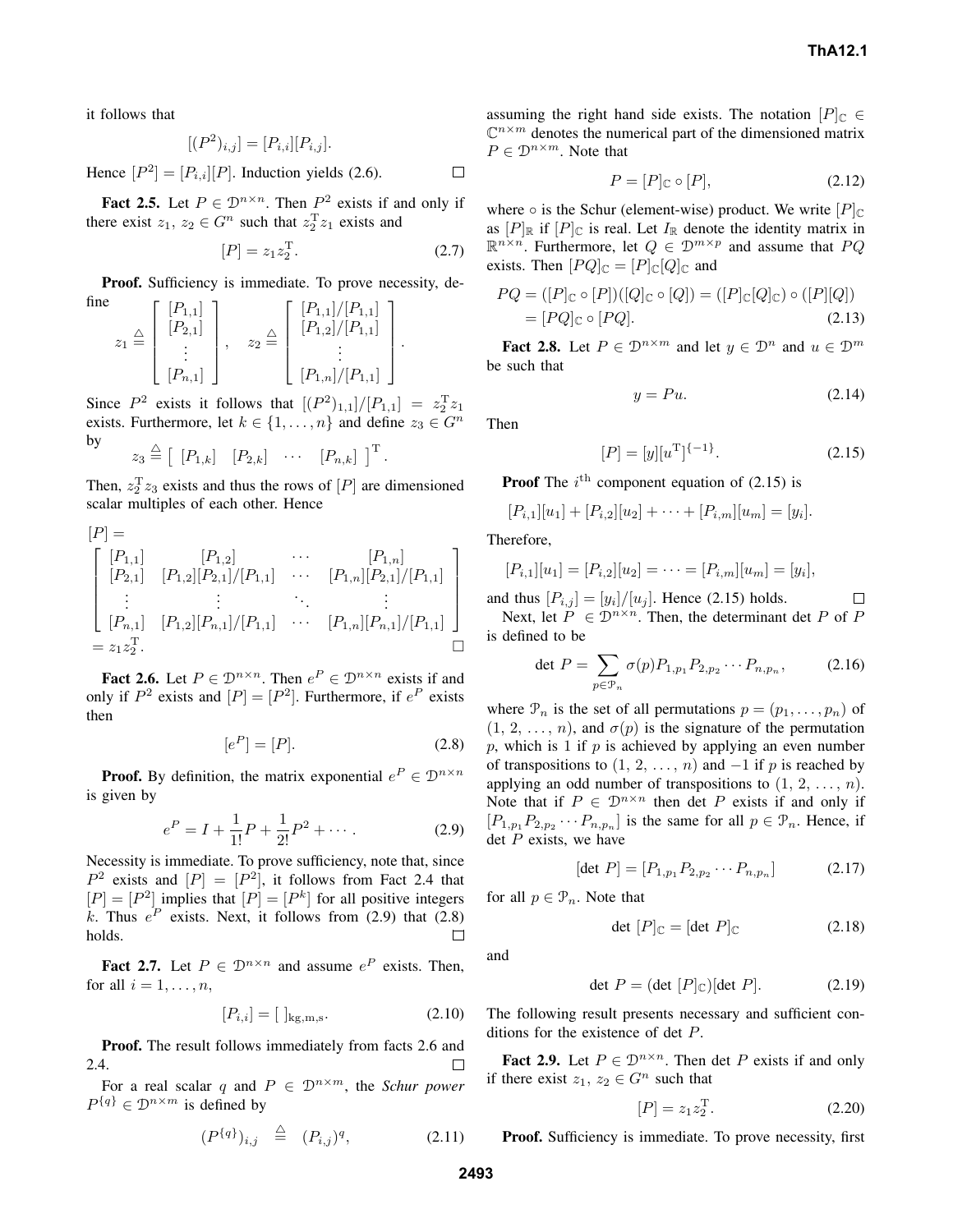let  $n = 2$ . Then, since det P exists, it follows that

$$
\frac{[P_{1,1}]}{[P_{1,2}]} = \frac{[P_{2,1}]}{[P_{2,2}]}.
$$
\n(2.21)

Thus the columns of  $[P]$  are dimensioned scalar multiples of each other. Next, let  $n = 3$  and assume that det P exists. Then it follows from the cofactor expansion of det P that the determinant of every  $2 \times 2$  submatrix of P exists. Hence (2.21) holds. Next, it follows that  $[P_{1,1}P_{2,3}P_{3,2}] =$  $[P_{1,2}P_{2,3}P_{3,1}]$  and hence

$$
\frac{[P_{1,1}]}{[P_{1,2}]} = \frac{[P_{3,1}]}{[P_{3,2}]}.
$$
\n(2.22)

Furthermore, using  $[P_{1,2}P_{2,3}P_{3,1}] = [P_{1,3}P_{2,2}P_{3,1}]$ and  $[P_{1,2}P_{2,1}P_{3,2}] = [P_{1,3}P_{2,1}P_{3,2}],$  it follows that  $[P_{1,2}]/[P_{1,3}] = [P_{2,2}]/[P_{2,3}]$  and  $[P_{1,2}]/[P_{1,3}]$  $[P_{3,2}]/[P_{3,3}]$ . Thus the columns of  $[P]$  are dimensioned scalar multiples of each other. Likewise, for all  $n \geq 1$ , it can be seen that, since det  $P$  exists, the columns of  $[P]$  are dimensioned scalar multiples of each other. Thus, defining

$$
z_1 \stackrel{\triangle}{=} \begin{bmatrix} [P_{1,1}] \\ [P_{2,1}] \\ \vdots \\ [P_{n,1}] \end{bmatrix}, \quad z_2 \stackrel{\triangle}{=} \begin{bmatrix} [P_{1,1}]/[P_{1,1}] \\ [P_{1,2}]/[P_{1,1}] \\ \vdots \\ [P_{1,n}]/[P_{1,1}] \end{bmatrix},
$$

it follows that (2.20) holds.

Note that if  $P^2$  exists then det P exists. However, the following example shows that the converse does not hold.

**Example 2.1.** Let  $P \in \mathbb{D}^{2 \times 2}$  be such that

$$
[P] = \left[ \begin{array}{cc} m & m^2 \\ s & ms \end{array} \right].
$$
 (2.23)

Then det  $P$  exists, but  $P<sup>2</sup>$  does not exist.

Let  $P \in \mathcal{D}^{n \times n}$ . Then  $\lambda \in \mathcal{D}$  and  $v \in \mathcal{D}^n$  are an *eigenvalue-eigenvector pair* of P if  $[v]_C$  is not zero and  $\lambda$ and  $v$  satisfy

$$
Pv = \lambda v. \tag{2.24}
$$

**Fact 2.10.** Let  $P \in \mathbb{D}^{n \times n}$ . Then P has an eigenvalueeigenvector pair  $\lambda \in \mathcal{D}$ ,  $v \in \mathcal{D}^n$  if and only if det P exists and, for all  $i = 1, \ldots, n$  and  $j = 1, \ldots, n$ ,

$$
[P_{i,i}] = [P_{j,j}]. \t(2.25)
$$

In this case,

$$
[P] = [\lambda v][v^{\mathrm{T}}]^{\{-1\}} \tag{2.26}
$$

and, for all  $i = 1, \ldots, n$ ,

$$
[P_{i,i}] = [\lambda]. \tag{2.27}
$$

**Proof.** To prove necessity, note that it follows from Fact 2.8 that (2.24) implies (2.26). It thus follows from Fact 2.9 that det  $P$  exists. Furthermore, it follows from  $(2.24)$  that,

for all  $i = 1, \ldots, n$ ,

$$
[P_{i,i}][v_i] = [\lambda][v_i].
$$

Thus

$$
[P_{i,i}] = [\lambda].
$$

Hence, for  $i = 1, \ldots, n, j = 1, \ldots, n$ , it follows that  $[P_{i,i}] = [P_{j,j}].$ 

To prove sufficiency, from (2.20) and (2.25) it follows that

$$
[(z1)1(z2)1] = [(z1)2(z2)2] = \cdots = [(z1)n(z2)n], (2.28)
$$

where  $(z_1)_i$  denotes the i<sup>th</sup> component of  $z_1$ . Thus,  $\lambda_G \stackrel{\triangle}{=}$  $z_2^T z_1$  exists. Note that  $\lambda_G z_1 = z_1 z_2^T z_1 = [P] z_1$ . Next, let  $\lambda_{\mathbb{C}} \in \mathbb{C}$  and  $v_{\mathbb{C}} \in \mathbb{C}^n$  be such that

$$
[P]_{\mathbb{C}}v_{\mathbb{C}} = \lambda_{\mathbb{C}}v_{\mathbb{C}}.\tag{2.29}
$$

Then defining  $\lambda \in \mathcal{D}$  and  $v \in \mathcal{D}^n$  by  $\lambda \stackrel{\triangle}{=} \lambda_{\mathbb{C}} \lambda_G$  and  $v \triangleq v_{\mathbb{C}} \circ z_1$  it follows that

$$
Pv = ([P]_{\mathbb{C}} \circ [P])(v_{\mathbb{C}} \circ [v]) = ([P]_{\mathbb{C}}v_{\mathbb{C}}) \circ z_1 z_2^{\mathbb{T}} z_1
$$
  
=  $(\lambda_{\mathbb{C}}v_{\mathbb{C}}) \circ \lambda_G z_1 = \lambda_{\mathbb{C}} \lambda_G (v_{\mathbb{C}} \circ z_1) = \lambda v.$ 

Next, let  $P \in \mathcal{D}^{n \times n}$ . Then, if det  $[P]_{\mathbb{C}} \neq 0$ , we define the inverse  $P^{-1}$  of P by

$$
P^{-1} \stackrel{\triangle}{=} \frac{1}{\det P} P^{\mathcal{A}},\tag{2.30}
$$

where the adjugate  $P^{\text{A}}$  is defined by  $(P^{\text{A}})_{i,j}$   $\triangleq$  $(-1)^{i+j}$ det  $P_{[j,i]}$ , where  $P_{[j,i]}$  denotes the  $(n-1) \times (n-1)$ cofactor of  $P_{i,i}$ . Hence

$$
[P^{-1}] = \frac{1}{[\det P]} [P^{\text{A}}]
$$
 (2.31)

and

 $\Box$ 

$$
[P^{-1}]_{\mathbb{C}} = \frac{1}{[\det P]_{\mathbb{C}}} [P^{A}]_{\mathbb{C}}.
$$
 (2.32)

The following example shows that for  $P \in \mathcal{D}^{n \times n}$  such that  $P^{-1}$  exists, in general  $[P^{-1}][P] \neq [P][P^{-1}]$ .

**Example 2.2.** Let  $P \in \mathbb{D}^{n \times}$  be such that

$$
[P] = [\ ]_{m,s} \left[ \begin{array}{cc} m & 1/s \\ ms^2 & s \end{array} \right]
$$

and assume that  $P^{-1}$  exists. Then

$$
[P^{-1}] = [\ ]_{\text{m},\text{s}} \left[ \begin{array}{cc} 1/\text{m} & 1/\text{m}\text{s}^2 \\ \text{s} & 1/\text{s} \end{array} \right],
$$
  

$$
[P][P^{-1}] = [\ ]_{\text{m},\text{s}} \left[ \begin{array}{cc} 1 & 1/\text{s}^2 \\ \text{s}^2 & 1 \end{array} \right],
$$

and

$$
[P^{-1}][P] = [\ ]_{\text{m,s}} \left[ \begin{array}{cc} 1 & 1/\text{ms} \\ \text{sm} & 1 \end{array} \right].
$$

Thus  $[P^{-1}][P] \neq [P][P^{-1}]$ .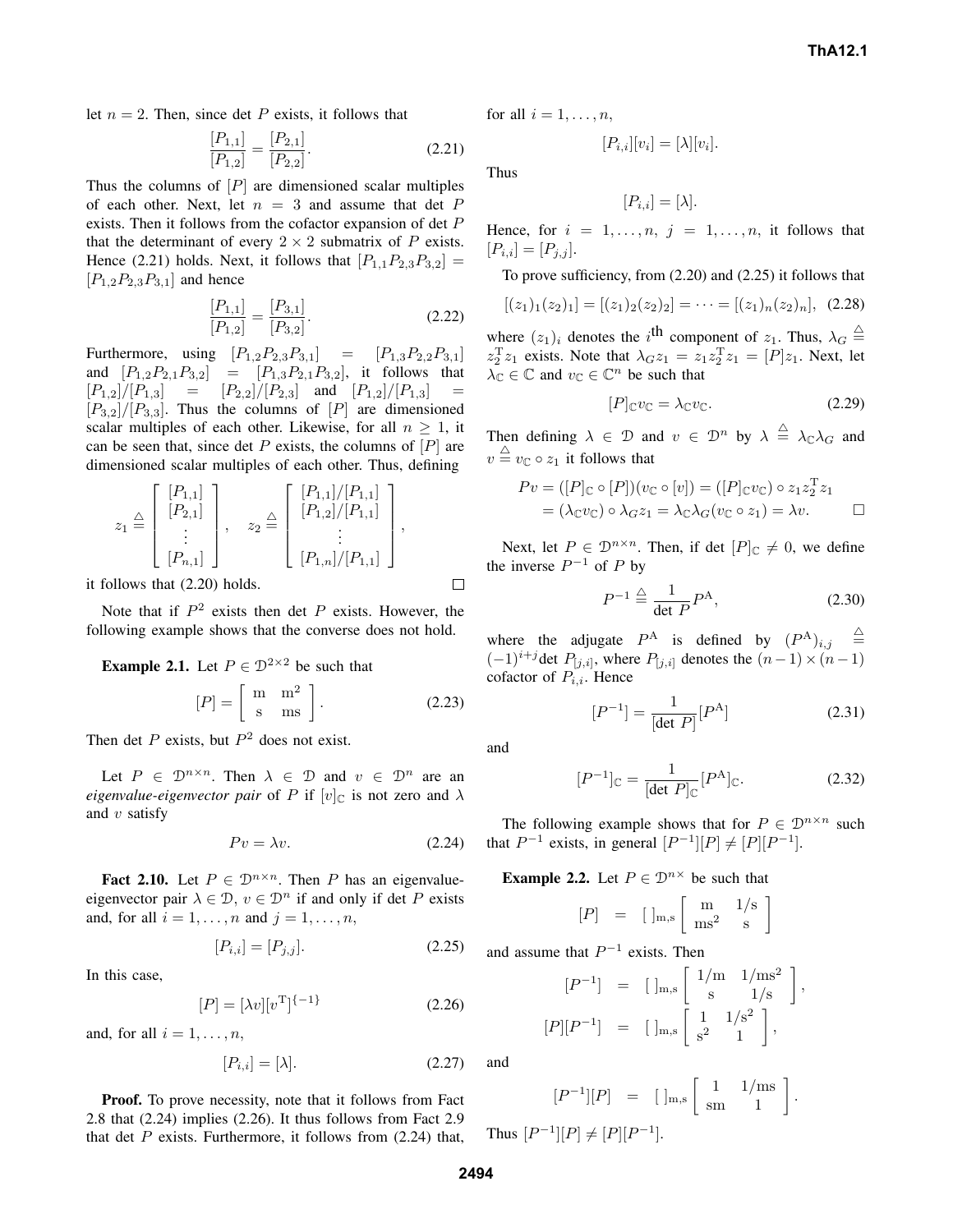#### **3.** DIMENSIONS OF MATRICES IN STATE-SPACE MODELS

Consider the system

$$
\dot{x}(t) = Ax(t) + Bu(t), \qquad (3.1)
$$

$$
y(t) = Cx(t) + Du(t), \qquad (3.2)
$$

where  $[t] = s, x(t) \in \mathcal{D}^n, y(t) \in \mathcal{D}^l, u(t) \in \mathcal{D}^m,$  $A \in \mathcal{D}^{n \times n}, B \in \mathcal{D}^{n \times m}, C \in \mathcal{D}^{l \times n}, \text{ and } D \in \mathcal{D}^{l \times m}.$ Every component of  $x(t)$ ,  $y(t)$ ,  $u(t)$ , and thus every entry of A, B, C, D, is a dimensioned scalar. Taking units on both sides of (3.1) yields

$$
[\dot{x}(t)] = [A][x(t)] = [B][u(t)], \qquad (3.3)
$$

$$
[y(t)] = [C][x(t)] = [D][u(t)].
$$
\n(3.4)

The following result is given on page 150 of [6].

**Fact 3.1.**

$$
[A] = \frac{1}{s} [x(t)][x^{\mathrm{T}}(t)]^{\{-1\}}, \tag{3.5}
$$

$$
[B] = \frac{1}{s} [x(t)][u^{\mathrm{T}}(t)]^{\{-1\}}, \tag{3.6}
$$

[C] = 
$$
[y(t)][x^{\mathrm{T}}(t)]^{\{-1\}},
$$
 (3.7)

and

$$
[D] = [y(t)][u^{T}(t)]^{\{-1\}}.
$$
 (3.8)

**Proof.** The result follows from  $[\dot{x}(t)] = \frac{1}{s}[x(t)]$  and Fact 2.8. □

Next, define the transfer function matrix  $H(s) \in \mathcal{D}^{l \times m}$ by

$$
H(s) \stackrel{\triangle}{=} C(sI_s - A)^{-1}B + D,\tag{3.9}
$$

where  $s \in \mathcal{D}$  is the Laplace variable,  $[s] = 1/s$ , and  $I_s \triangleq$  $I_{\mathbb{R}} \circ$  s[A].

## **Fact 3.2.**

$$
[H(s)] = [y(t)][uT(t)]^{\{-1\}}.
$$
\n(3.10)

**Proof.** Note that

$$
[C(sI - A)^{-1}B] = [y(t)][x^{\mathrm{T}}(t)]^{\{-1\}}[x(t)][x^{\mathrm{T}}(t)]^{\{-1\}}[x(t)][u^{\mathrm{T}}(t)]^{\{-1\}},
$$
  
= [y(t)][u^{\mathrm{T}}(t)]^{\{-1\}} = [D]. \square

**Fact** 3.3. For all  $i = 1, ..., n$ ,

$$
[A_{i,i}] = [\ ]_{\text{kg,m}} \text{s}^{-1}.
$$
 (3.11)

Furthermore, det A exists and satisfies

$$
[det A] = [ ]_{\text{kg,m}} \text{s}^{-n}.
$$
 (3.12)

**Proof.** It follows from (3.5) that

$$
[A_{i,i}] = \frac{1}{s} \frac{[x_i(t)]}{[x_i(t)]} = \frac{[]_{\text{kg,m}}}{s}.
$$

Next, note that

$$
[A_{i,p_i}] = \frac{1}{s} \frac{[x_i(t)]}{[x_{p_i}(t)]}
$$

Thus, for all  $p \in \mathcal{P}_n$ ,

$$
[A_{1,p_1}\cdots A_{n,p_n}]=\frac{1}{s^n}\frac{[x_1(t)]\cdots[x_n(t)]}{[x_{p_1}(t)]\cdots[x_{p_n}(t)]}=\frac{[\ ]_{\mathrm{kg,m}}}{s^n}.
$$

Since  $[A_{1,p_1}A_{2,p_2}\cdots A_{n,p_n}]$  is the same for all  $p \in \mathcal{P}_n$ , det A exists. Finally, since  $[\det A] = \prod_{i=1}^{n} [A_{1,p_i}]$  for all  $p \in \mathcal{P}_n$ , it follows that

$$
[\det A] = [A_{1,p_1} A_{2,p_2} \cdots A_{n,p_n}] = \frac{\left[ \; \right]_{\text{kg,m}}}{s^n}.
$$

.

**Fact 3.4.** Let  $t \in \mathcal{D}$  be such that  $[t] = s$ . Then

$$
\det\left[At\right] = \left[\right]_{\text{kg,m,s}}.\tag{3.13}
$$

# **4.** MATRIX EXPONENTIAL

**Lemma 4.1.** Let  $t \in \mathcal{D}$  be such that  $[t] =$  s. Then the following statements hold:

*i*) For all positive integers  $k$ ,  $A<sup>k</sup>$  exists.

.

*ii)* For all 
$$
k \ge 1
$$
,  $[A^k] = \frac{1}{8^{k-1}}[A]$ .

*iii)* For all 
$$
k \ge 1
$$
,  $[A^k] = \frac{1}{s} [A^{k-1}]$ .

iv) For all 
$$
k \ge 1
$$
,  $[A^k t^k] = [At]$ .

*v*)  $[A]^{{-1}} = \frac{1}{s^2} [A].$ 

If, in addition,  $A^{-1}$  exists, then

$$
vi) \ \ [A^{-1}] = [A^{T}]^{\{-1\}}
$$

*vii*)  $[A^{-1}] = s^2[A]^T$ .

**Proof.** Statements  $i$ ) −  $iv$ ) follow from Fact 2.4. Next, we prove vi). Since  $(A^{-1})_{i,i} = \det A_{[i,i]}/\det A$ , it follows that  $[(A^{-1})_{i,i}] = \det [A_{[i,i]}]/\det [A] = 1/[A_{i,i}].$  Thus the diagonal entries of  $[A][A^{-1}]$  satisfy

$$
([A][A^{-1}])_{i, i} = [ ]_{\text{kg,m,s}}, \quad i = 1, \dots, n.
$$

Therefore,

$$
([A][A^{-1}])_{i,i} = [A_{i,1}][A_{1,i}^{-1}] + \cdots + [A_{i,n}][A_{n,i}^{-1}] = [\ ]_{\text{kg,m,s}},
$$

which implies that

$$
[(A^{-1})_{i,j}] = [A_{j,i}]^{-1}.
$$
\n(4.1)

Thus, vi) is satisfied.

To prove *vii*), note that

$$
([A]^{\mathrm{T}})_{i,j} = \frac{1}{\mathrm{s}} \frac{[x_j(t)]}{[x_i(t)]}.
$$
 (4.2)

Next, from (4.1) it follows that

$$
[(A^{-1})_{i,j}] = [A_{j,i}]^{-1} = s \frac{[x_j(t)]}{[x_i(t)]}.
$$
 (4.3)

Thus from (4.2) and (4.3), it follows that

$$
[A]^{\mathrm{T}} = \frac{1}{s^2} [A^{-1}]. \tag{4.4}
$$

To prove  $v$ ), using  $vi$ ) in (4.4), we have

$$
[A]^{\mathrm{T}} = \frac{1}{s^2} [A^{\mathrm{T}}]^{(-1)}.
$$
 (4.5)